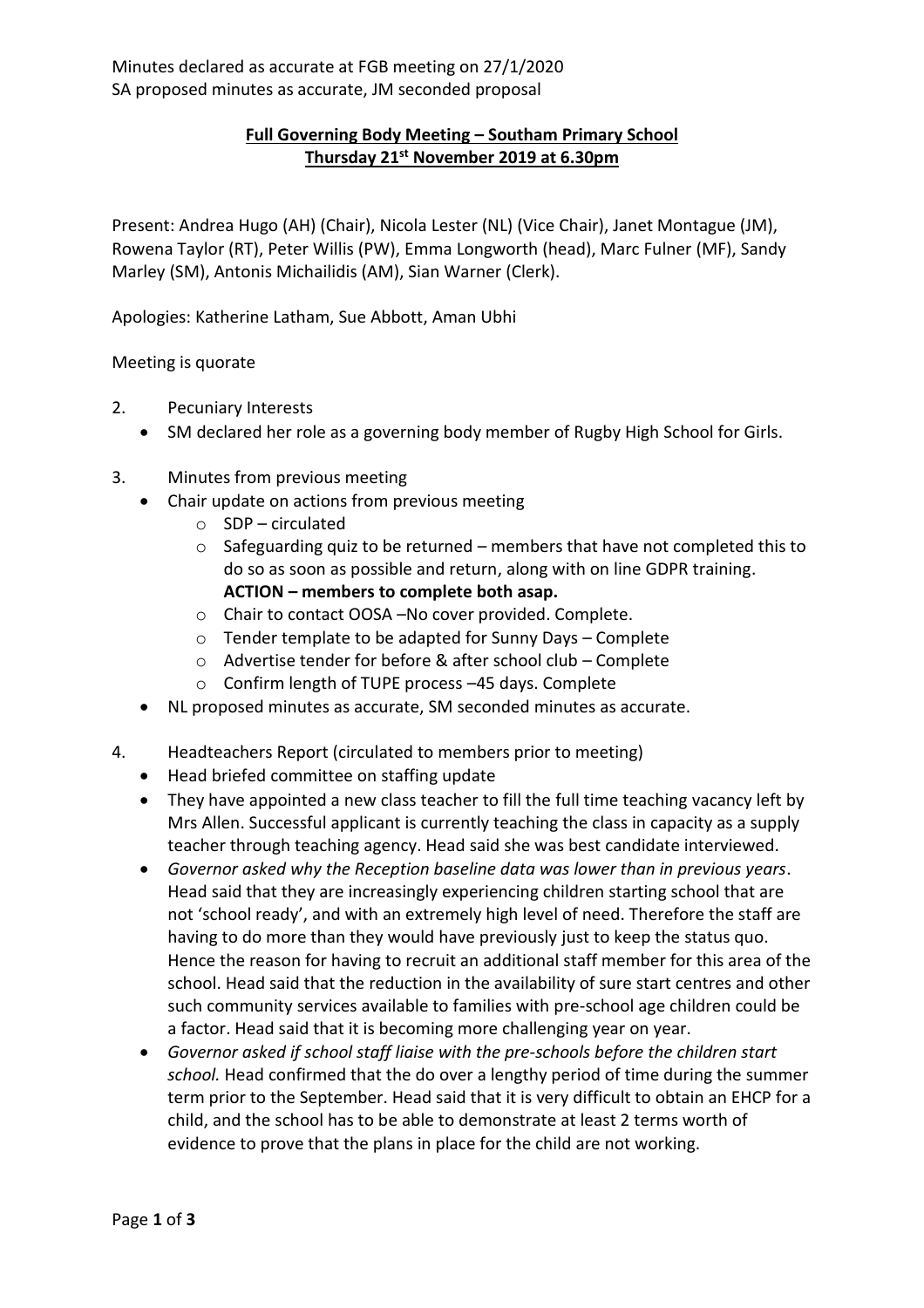Minutes declared as accurate at FGB meeting on 27/1/2020 SA proposed minutes as accurate, JM seconded proposal

- *Governor asked if other schools within the consortium are experiencing the same. Head said that all the other schools within the consortium have completely different circumstances*
- *Governor asked whether the new reception baseline testing is going to be introduced into schools. Head said that they were and that Southam is trialling the tests in* readiness for next year. The school is also carrying out their own baseline testing in conjunction as school does not get feedback from the DfE baseline test.
- *Governor asked for further information on the high level of persistent absentees reported*. Head advised that she is working with all the children and families that this relates to. One child currently attends flexible learning sessions outside school due to ill health, one family is being assisted to help reduce persistent lateness and attendance with the intervention of the Warwickshire Attendance Service. Lastly, one family has been advised that parents need to provide a doctor's note for any period of absence for the child.
- *Governor asked in which area of the school the new Teaching Assistant employed is working in*. Head confirmed EYFS.
- *Governor commented from report that there were more safeguarding incidents reported during September & October and wondered if there was a reason for this spike during this period of time*. Head said that this does not fit any particular pattern and there is no specific reason. Head said that the introduction of CPOMS has helped the logging concerns process. Head said that staff know the children well and are all very much committed to ensuring that all concerns are recorded.
- *Governor advised committee that in reference to audit of curriculum, as a governing body, they should focus on the 3 'I's, which are: Intent, Implementation & Impact*.
- Head advised that all staff have had the opportunity to be able to attend training sessions on all subjects to help with the new curriculum framework and 'deep dives'. Head also said that the new framework focuses less on in year data and more on the work in children's books.
- Head said that 'deep dive' sessions have been arranged this term & next for subject leaders.
- *Governor asked why the response level to the recent staff questionnaire was low and that the majority of responses received were from support staff*. Head said that all staff were aware of the questionnaire beforehand and possibly time constraints mean that teaching staff did not respond in time.
- Chair commented on the primary inspection data summary and praised Head and staff for their excellent results. Head confirmed results recently published in the Sunday Times top 250 schools was from 2018, however the IDSR document contains 2019 data.
- 5. Finance SA not present to discuss and report back. Defer to next meeting.

EL & RT asked to leave meeting for next item.

6. Pay Committee Report – CONFIDENTIAL ITEM. Please see separate sheet. Limited circulation.

EL & RT invited to return to meeting.